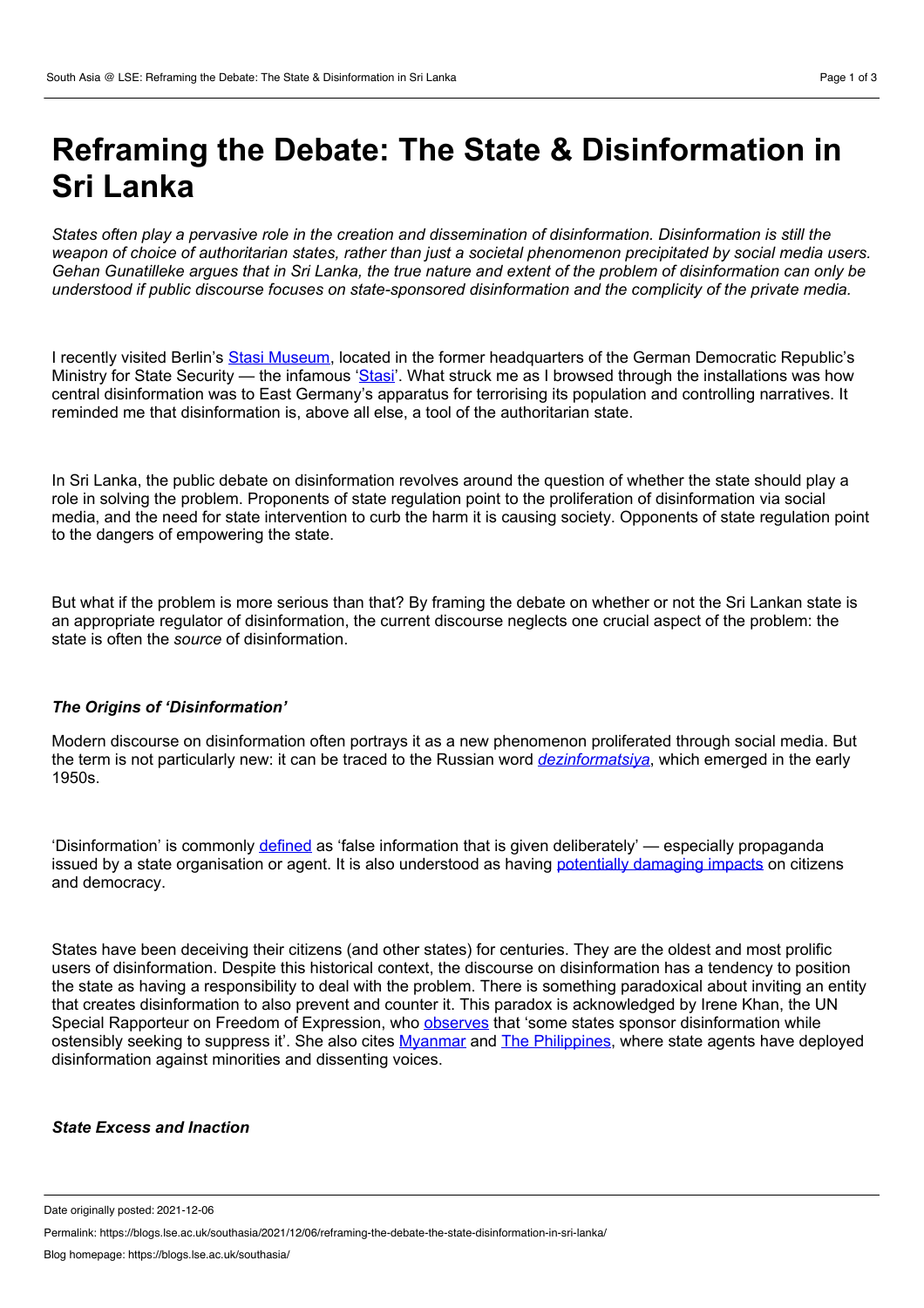Countering disinformation typically involves fact-checking, counter-messaging, and discrediting sources. Some forms of disinformation, however, require more severe sanctions. For example, spreading false [rumours](https://globalvoices.org/2017/11/23/social-media-rumors-escalate-buddhist-muslim-violence-in-sri-lanka/) that a community is arming itself to attack people, and then instigating pre-emptive attacks on that community, can lead to actual violence. Such disinformation typically justifies the state's imposition of criminal sanctions. Yet, in Sri Lanka, analysts have cautioned against inviting the state to play a significant role in countering disinformation. The state's record of excess and inaction in the realm of disinformation affirms this fear.

On the one hand, the state has opportunistically suppressed criticism and dissent under the guise of countering disinformation. For example, it [cracked](http://www.dailymirror.lk/breaking_news/Five-arrested-for-sharing-false-content-on-COVID-19/108-186120) down on citizens for allegedly disseminating false information relating to the COVID-19 pandemic. In each case, the actual severity of the harm caused by the so-called 'false information' remained doubtful; the real target was often the state.

On the other hand, the Sri Lankan state has refrained from prosecuting those who have used disinformation to incite violence against minorities. For example, in 2018, a Muslim-owned restaurant in [Ampara](http://www.sundayobserver.lk/2018/03/04/news/tension-ampara-after-fake-%25E2%2580%2598sterilization-pills%25E2%2580%2599-controversy) was falsely accused of mixing sterilisation pills in food. Such disinformation directly led to anti-Muslim mob violence. Yet the state failed to hold the perpetrators to account.

It seems almost obvious that the Sri Lankan state should not be empowered to regulate disinformation. The recent proposal for a new law to curb false and misleading [statements](https://www.dailynews.lk/2021/04/21/local/247129/laws-curb-fake-news-new-media) should be resisted, and alternative approaches that do not involve the state should be explored. For example, the [reputational](https://www.veriteresearch.org/wp-content/uploads/2021/07/VR_ENG_RB_Jul2021_Better-Moderation-of-Hate-Speech-on-Social-Media.pdf) cost approach seeks to pressure social media companies to moderate content and curb the viral dissemination of disinformation; such an approach is rightly premised on the idea that the state cannot be trusted with more regulatory power.

#### *Beyond the Debate*

The current debate on whether or not the state should be involved in countering disinformation in Sri Lanka is important. But it can detract from a more fundamental question: how do we begin to understand the state's role as a source of disinformation?

The blurring of lines between the state and private media is at the heart of this problem. In the past, it was easier to identify the state as the source of propaganda because it would often be the state media that disseminates the false and harmful content. But in modern settings, the state acts through proxy voices — including politicians, private media entities, so-called 'independent' experts, and armies of 'bots' pretending to be users on social media. The channels of state-created disinformation are now highly diversified.

A good illustration of the problem is the disinformation campaign targeting outspoken lawyer Hejaaz [Hizbullah](https://www.amnesty.org/en/documents/asa37/4468/2021/en/). Hizbullah, who was a vocal critic of the Sri Lankan state (including its security agencies) was arrested and detained in April 2020. He was then falsely accused in the mainstream Sinhala media of being directly involved in the Easter Sunday Attacks. Some private media channels actively generated prejudice against Hizbullah by [disseminating](https://www.bbc.co.uk/news/world-asia-52357200) false accounts of witness testimonies against him. These media channels and scores of anonymous users on social media became the vectors of the disinformation campaign. Yet it turned out that the source of the disinformation came from within the security apparatus of the Sri Lankan state. Investigators lacked credible [evidence](https://www.amnesty.org/en/latest/news/2020/07/sri-lanka-on-hejaaz-hizbullah-and-the-prevention-of-terrorism-act/) against Hizbullah, so they created a media frenzy around the case to justify his continued detention, and possibly to divert attention away from their own [failures](https://www.reuters.com/article/us-sri-lanka-blasts-cardinal-idUSKCN1TL1VF) to bring the actual masterminds of the Easter Sunday Attacks to justice. The disinformation campaign targeting Hizbullah is now the subject of a magisterial [investigation](https://www.ft.lk/news/Magistrate-orders-investigation-into-publicising-) into how confidential witness testimonials were leaked to and distorted by the media.

Date originally posted: 2021-12-06

Permalink: https://blogs.lse.ac.uk/southasia/2021/12/06/reframing-the-debate-the-state-disinformation-in-sri-lanka/